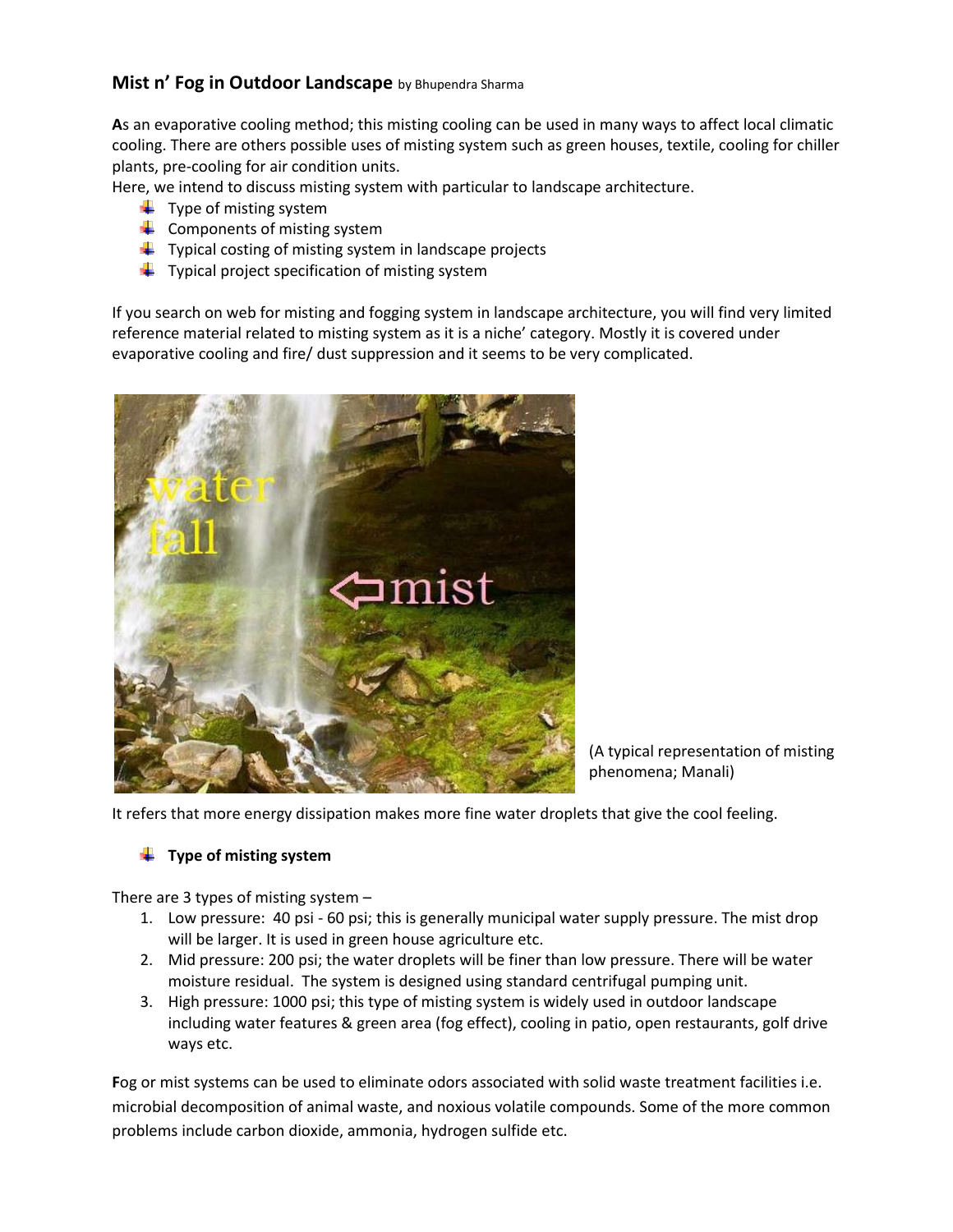# **EXECOMPONENTS OF MISTING SYSTEM**

As its name indicates that it is an evaporative cooling method to dissipate the effect of scorching sun. These are the components –

- 1. Incoming water tank unit & feed pump
- 2. Primary filtration unit & anti Scale Device
- 3. High pressure positive displacement pump (1000 1400 psi)
- 4. Secondary filtration unit
- 5. Pressure controller
- 6. Feeding pipe line
- 7. Pump controller and sequence timer
- 8. Nozzles

# **I** Incoming water tank unit & feed pump

The feed pump is not mandatory in the designed system but the main pump is of positive displacement pump as it needs positive water head. If the tank is located underground; then a submersible pump is required, ideally.

### **F** Primary filtration unit

An ideal requirement for long lasting life of misting system; is max 50 microns. The orifice in the mist nozzle is 100 microns. This efficient filtration prevents the nozzles from clogging. Anti-scale device protects the nozzles from the salt accumulated blockages.

# **High pressure positive displacement pump (1000 - 1400 psi)**

Such type of pumps is used to generate low flow and high pressure. The pump selection must be done correctly for longer life of the system and good performance of the system. The capacity of the pump is calculated based on the selected nozzle types and quantities. The operating pressure of the system happens around 70 – 80 Bars.

# **Secondary filtration unit**

Secondary filtration unit is inline type high pressure filter. This filter consists of a filter head and a screwin filter bowl. It contains a bypass valve & connection for a clogging indicator.

# **Pressure controller**

Pressure controller is installed to control the excess developed pressure in the system. These valves are used to regulate pressure in high pressure system ranging 350 to 3700 psi. It should be made of forged brass which makes it 15 times stronger than any other mold cast part. It lowers metal scrap, has a porefree surface, high strength for safety and long-term applications, is durable and its superior polished surface contributes to its cosmetic value-added benefits. Pressure relief valves will derive complete flow rate at a pressure between 140 and 160 bar.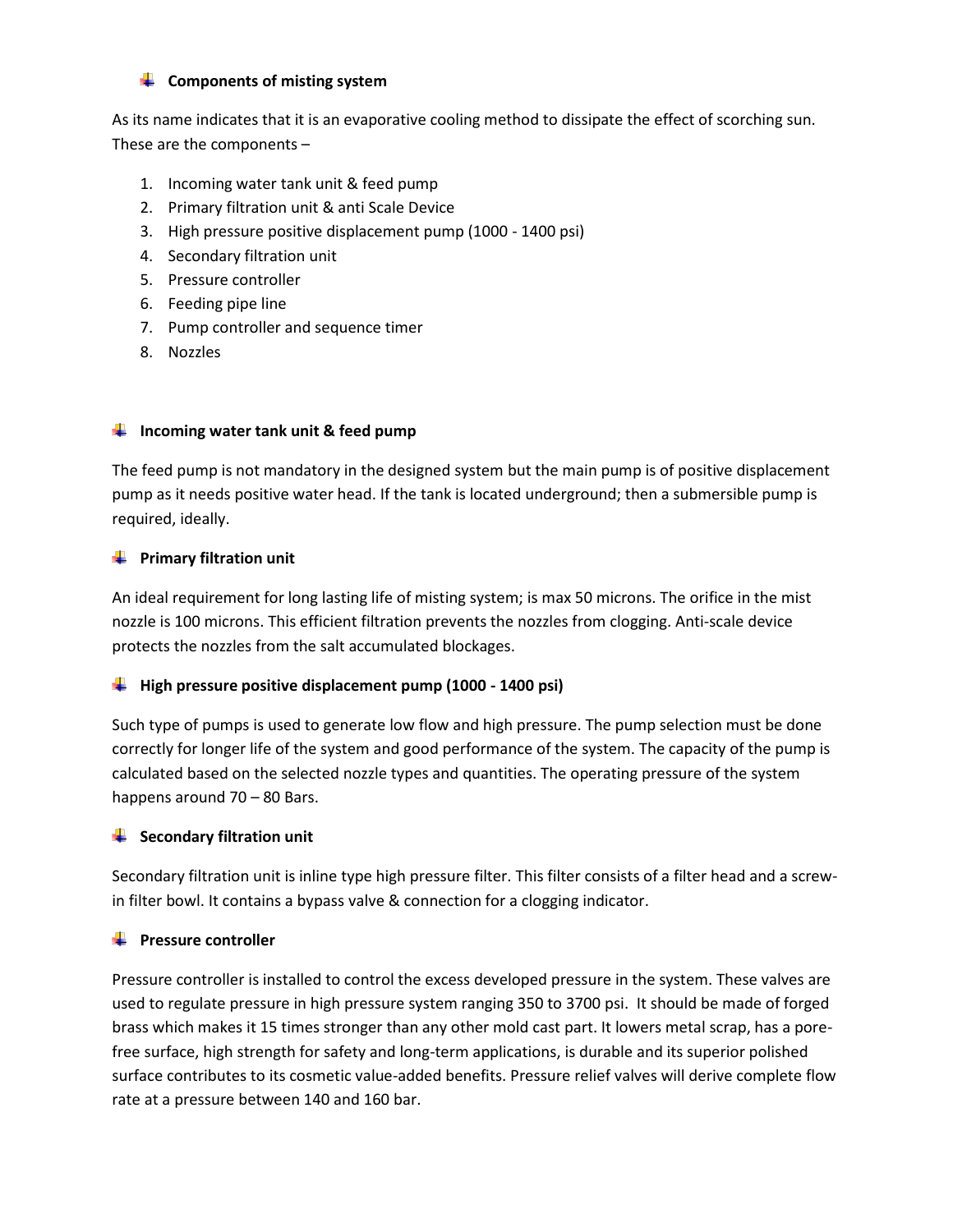# Feeding pipe line

This is some kind of high pressure tubes, made either from nylon PA12 tubes that has 70 bar working pressure. This type of feed line is suitable for small to mid-exterior landscaped garden. These tubes are used for mainly for small systems for maximum 100 nozzles. The other feeding line is constructed of SS 304, Schedule 40S. These tubes have working pressure of max 120 bar and the burst pressure of 250 Bars. These Stainless-steel tubes are for bigger applications like greenhouse mist systems. And it can be used also where recessed pipe tubing required. e.g. water features, pools etc.

Now a day; mostly every manufacturer produces double ferrule squeezing fittings. These fittings are compression fitting type.

A proper designed main and lateral ensure proper water distribution.

### **Nozzles**

Misting nozzle is heart of the designed system as this is related to overall efficiency of the system and for a long lasting project; the nozzle must be selected correctly.

#### **Impingement type nozzles Impeller nozzles**





- **.006″/.15mm Nozzle**  It is most commonly used for humidification applications.
- **.008″/.20mm Nozzle -** It is most commonly used for humidification and cooling applications.
- **.012″/.30mm Nozzle -** It is most commonly used for outdoor cooling and odor/dust control applications.
- **.016″/.40mm Nozzle -** It is most commonly used for special effects and outdoor dust control applications.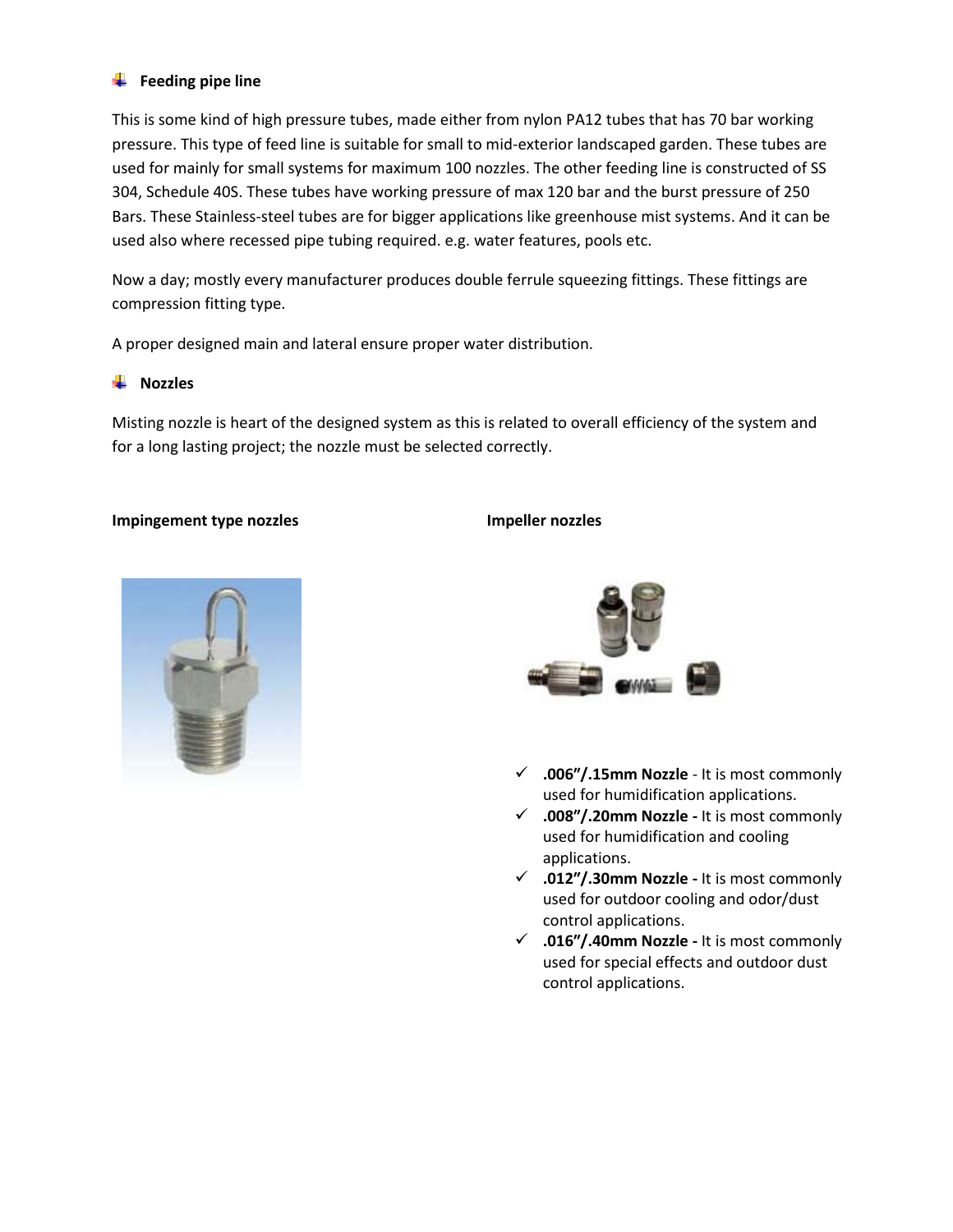# **↓** Control Panel

Complete panel designed to fully automatically operate the pump units. Both the electro-motor and the control and operation panel have the corresponding seal of compliance with electrical safety and electro-magnetic compatibility.

- The control and operation panel include the following services:
- Protection by fuses or magnetic circuit breakers (not thermal ones)
- Main switch of suitable power
- Contacts for star/triangle start-up of three-phase 380V motors
- Detector of phase failure for each pump
- Transformer
- Indicators of the status of the system
- The enclosure should be IP 65

### Alarms for:

- Tank water level: indicates minimum water level.
- Start-up failure.
- Electric/non-automatic failure: When the system is started up manually or when there is an electrical
- fault (inverted phases, no voltage)
- Start-up command: When the system receives an external start-up command
- Overpressure: Indicates that the outlet valve is closed
- Pump start-up and stoppage buttons
- Programmable logic control unit: Programmable automation and panel operator terminal.
- Interaction between the user and the system by means of:
- There should be an electronic timer for small size landscape or pool misting system. There system should work in intermittent manner as 2 min working and 5 min ideal.
- Both main pump and feed pump should work together to avoid any damage to main pump.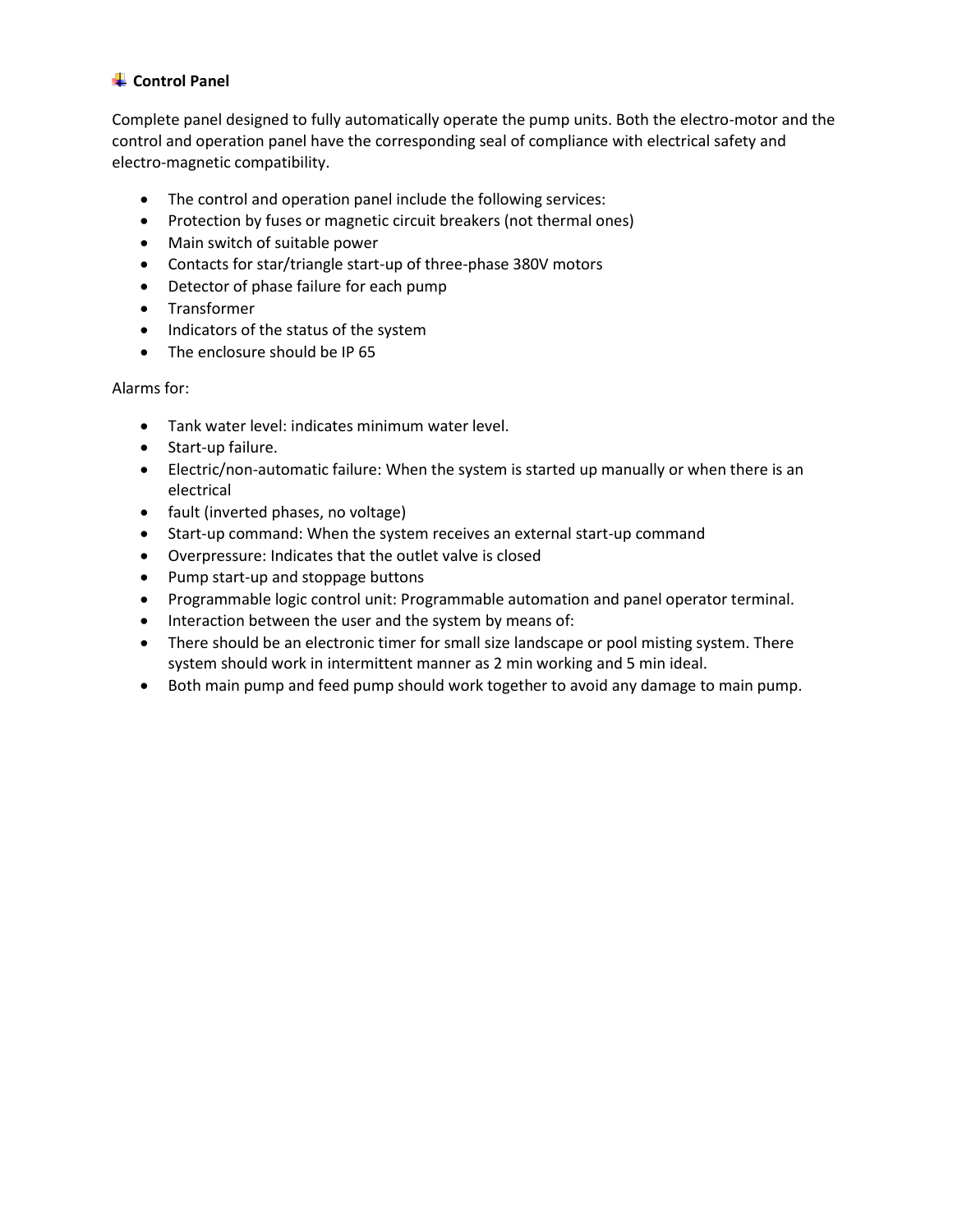# **Mist Cooling in the MENA region**

In simple words, drier the air results more cooling. The evaporative cooling is dependent on the specific location as much as 30°F / 16.5°C or more in areas with humidity below 40% in MENA region.

# **Schematic Drawing**